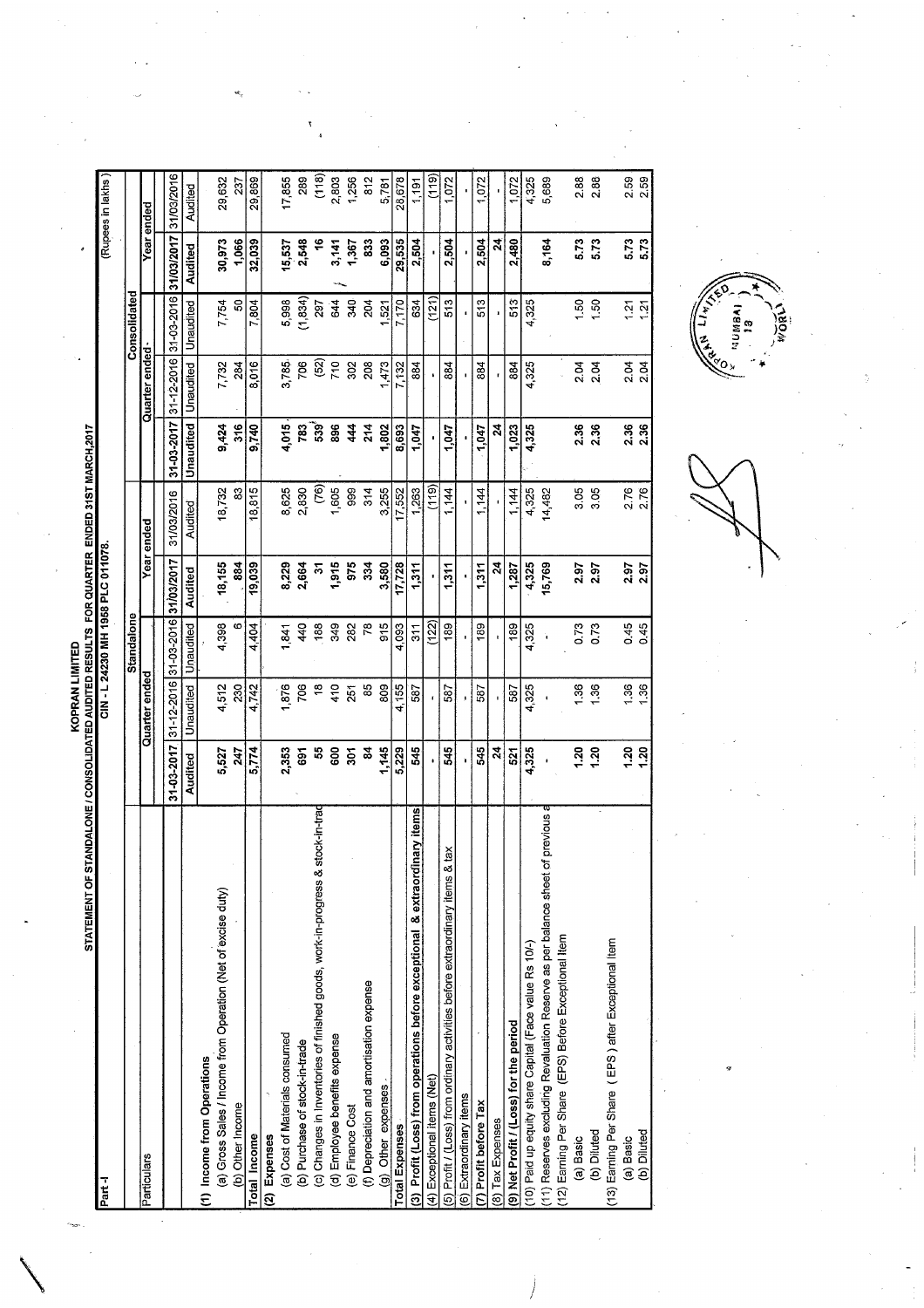The above results were reviewed by the Audit Committee and taken on record by the Board of Directors of the Company at it's meeting held on 24th May 2017. These results have been audited by th Statutory Auditors of the company.

(2) The above results have been prepared in accordance with the principles and procedures set out in the Accounting Standard (AS 21) on 'Consolidated Financial Statements' issued by ICAI.<br>(3) The Company is engaged primari

(4) Other Income includes net exchange Gain of Rs.201.66 lacs during the quarter ended 31st March,2017. (Corresponding previous quarter net exchange Loss of Rs.25.60 lacs).

(5) Figures for the previous accounting period have been regrouped wherever necessary.

(6) The figure for the quarter ended 31st March 2017 are balancing figure between the audited full financial year and unaudited figure for the nine months ended 31st December 2016. The mask of assets and Liabilities as at 31st March 2017

| es al si Mariul, 201<br>lighting die die Soort is die Lighting (1) |              |                          |                 |                        |
|--------------------------------------------------------------------|--------------|--------------------------|-----------------|------------------------|
|                                                                    |              |                          |                 | (Rupees in lakhs       |
| Particulars                                                        |              | Standalone               | Consolidated    |                        |
|                                                                    | As at        | As at                    | As at           | As at                  |
|                                                                    | 31-03-2017   | 31-03-2016               | 31-03-2017      | 31-03-2016             |
|                                                                    | Audited      | Audited                  | Audited         | Audited                |
| EQUITY AND LIABILITIES                                             |              |                          |                 |                        |
| 1. Shareholders Funds                                              |              |                          |                 |                        |
| (a)Share Capital                                                   | 5183         | 5183                     | 5183            | 5183                   |
| (b) Reserves and Surplus                                           | 15769        | 14482                    | 8164            | 5689                   |
| Total                                                              | 20952        | 19665                    | 13347           | 10872                  |
| 2. Non-current liabilities                                         |              |                          |                 |                        |
| (a) Long-term borrowings                                           | 1948         | 2198                     | 3056            | 2869                   |
| (b) Long-term provisions                                           | 258          | 255                      | 456             | $\frac{43}{1}$         |
| Total                                                              | 2206         | 2453                     | 3512            | $\overline{\text{18}}$ |
| 3. Current liabilities                                             |              |                          |                 |                        |
| (a) Short-term borrowings                                          | 2150         | 689                      | 4945            | 3799                   |
| (b) Trade payables                                                 | 3591         | 3564                     | 4714            | 5704                   |
| (c)Other current liabilities                                       | 1813         | 1466                     | 3015            | 2664                   |
| (d) Short-term provisions                                          | 335          | $\overline{\mathcal{S}}$ | 339             | 4                      |
| Total                                                              | 7889         | 5757                     | 13013           | 12208                  |
| TOTAL                                                              | 31047        | 27875                    | 29872           | 26380                  |
| II. ASSETS                                                         |              |                          |                 |                        |
| 1. Non-current assets                                              |              |                          |                 |                        |
| (a) Fixed Assets                                                   |              |                          |                 |                        |
| (i) Tangible assets                                                | 3922         | 3498                     | 10475           | 10088                  |
| (ii) Intangible assets                                             | 51           |                          | $\overline{13}$ |                        |
| (iii) Capital work-in-progress                                     | 44           | 19                       | 629             | 313                    |
| (b) Non-current investment                                         | 15607        | 15607                    | <u>h</u>        | $\frac{1}{2}$          |
| c)Long-term loans and advances                                     | 615          | 476                      | 692             | 565                    |
| Total                                                              | 20600        | 19600                    | 11820           | 10979                  |
| 2. Current assets                                                  |              |                          |                 |                        |
| (a) Inventories                                                    | 2510         | 2813                     | 6056            | 5884                   |
| (b) Trade receivables                                              | 3986         | 1963                     | 7491            | 5689                   |
| (c) Cash and Bank balances                                         | 173          | 435                      | 689             | 471                    |
| (d)Short-term loans and advances                                   | 3778         | 3064                     | 3816            | 3357                   |
| Total                                                              | 10447        | 8275                     | 18052           | 15401                  |
| <b>TOTAL</b>                                                       | 31047        | 27875                    | 29872           | 26380                  |
|                                                                    |              | KOPRAN                   | ទួ<br>Ξ         |                        |
| NEW ON                                                             | <b>Light</b> |                          |                 |                        |
|                                                                    | MUMBAI       |                          |                 |                        |
| Place: Mumbai                                                      | ø,           | <b>Sufendra-Somani</b>   |                 |                        |
| てトロC vefil カムた<br>Date                                             |              |                          | ţ               |                        |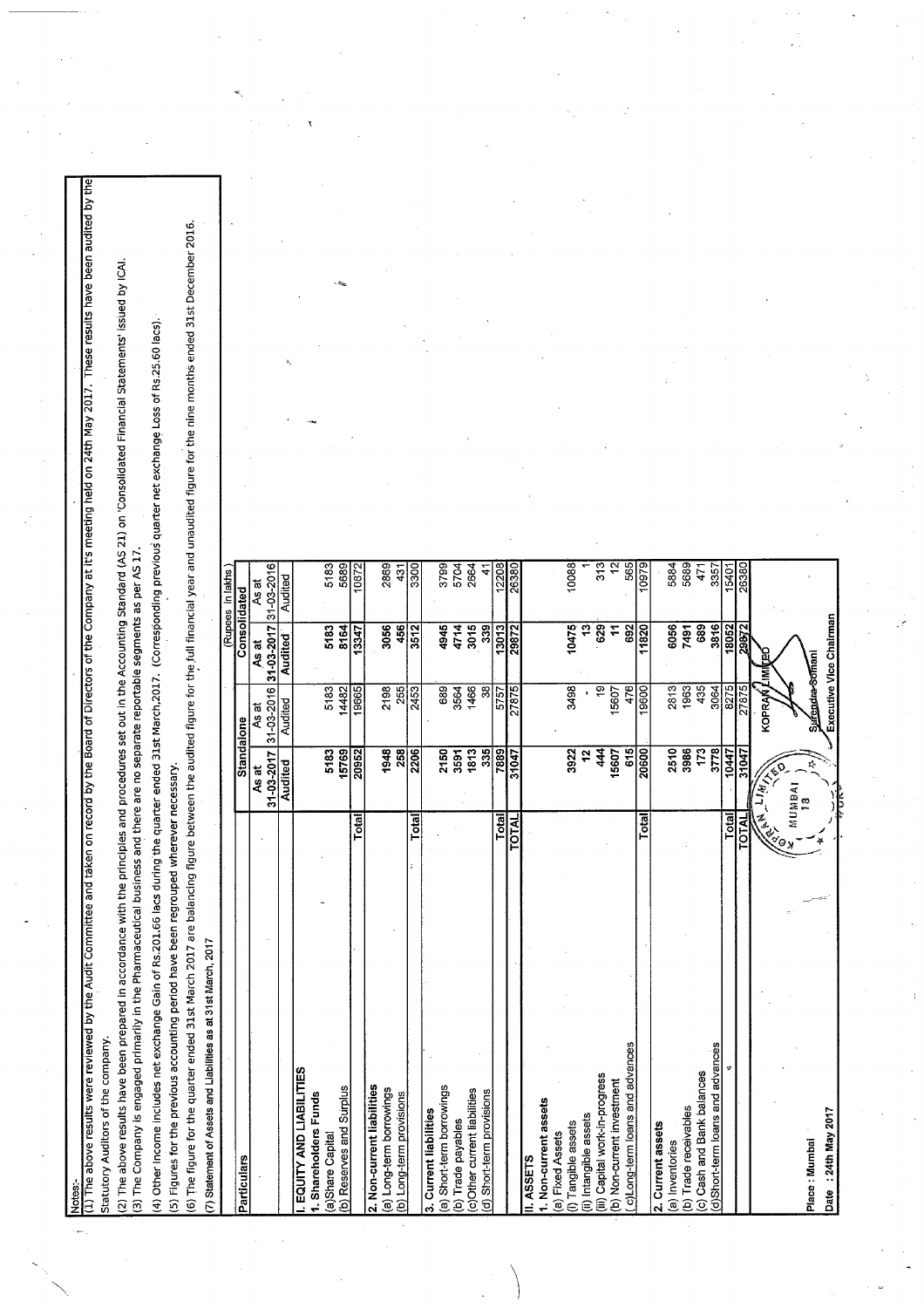# **BATLIBOI & PUROHIT Chartered Accountants**

### **INDEPENDENT AUDITORS' REPORT**

#### **TO THE BOARD OF DIRECTORS OF KOPRAN LIMITED**

- 1. We have audited the quarterly standalone financial results of **Kopran Limited ("the Company")** for the quarter ended  $31<sup>st</sup>$  March, 2017 and financial results for the year ended March 31, 2017 ('the Statement'), attached herewith, being submitted by the Company pursuant to Regulation 33 of the SEBI (Listing obligations and Disclosure Requirements) Regulations, 2015. This statement which is the responsibility of the company's Management and approved by the Board of Directors, has been prepared in accordance with the recognition and measurement principles laid down in Accounting Standard for Interim Financial Reporting (AS 25), prescribed under Section 133 of the Companies Act' 2013 read with relevant rules issued thereunder and other accounting principles generally accepted in India. Our responsibility is to issue a report on the Statement based on our audit.
- 2. We conducted our audit in accordance with the auditing standards generally accepted in India. Those standards require that we plan and perform the audit to obtain reasonable assurance about whether the financial results are free of material misstatement(s). An audit includes examining, on a test basis, evidence supporting the amounts disclosed as financial results. An audit also includes assessing the accounting principles used and significant estimates made by the management. We believe that our audit provides a reasonable basis for our opinion.
- 3. In our opinion and to the best of our information and according to the explanations given to us these quarterly financial results as well as the year ended results :
- i. are presented in accordance with the requirements of Regulation 33 of the SEBI (Listing Obligations And Disclosure Requirements) Regulations, 2015 in this regard; and
- ii. give a true and fair view of the net profit and other financial information for the quarter ended  $31<sup>st</sup>$ March, 2017 and for the year ended 31<sup>st</sup> March, 2017.

The Statement includes the results for the Quarter ended 31<sup>st</sup> March, 2017 being the balancing figure between audited figures in respect of full financial year and the published results up to the third quarter of the current year which were subject to limited review by us.



**For BATLIBOI & PUROHIT** *Chartered Accountants* Firm Reg No. 101048W

 $d. d. Mell.$ 

**KAUSHAL MEHTA** Dated : May 24, 2017 Membership No. 111749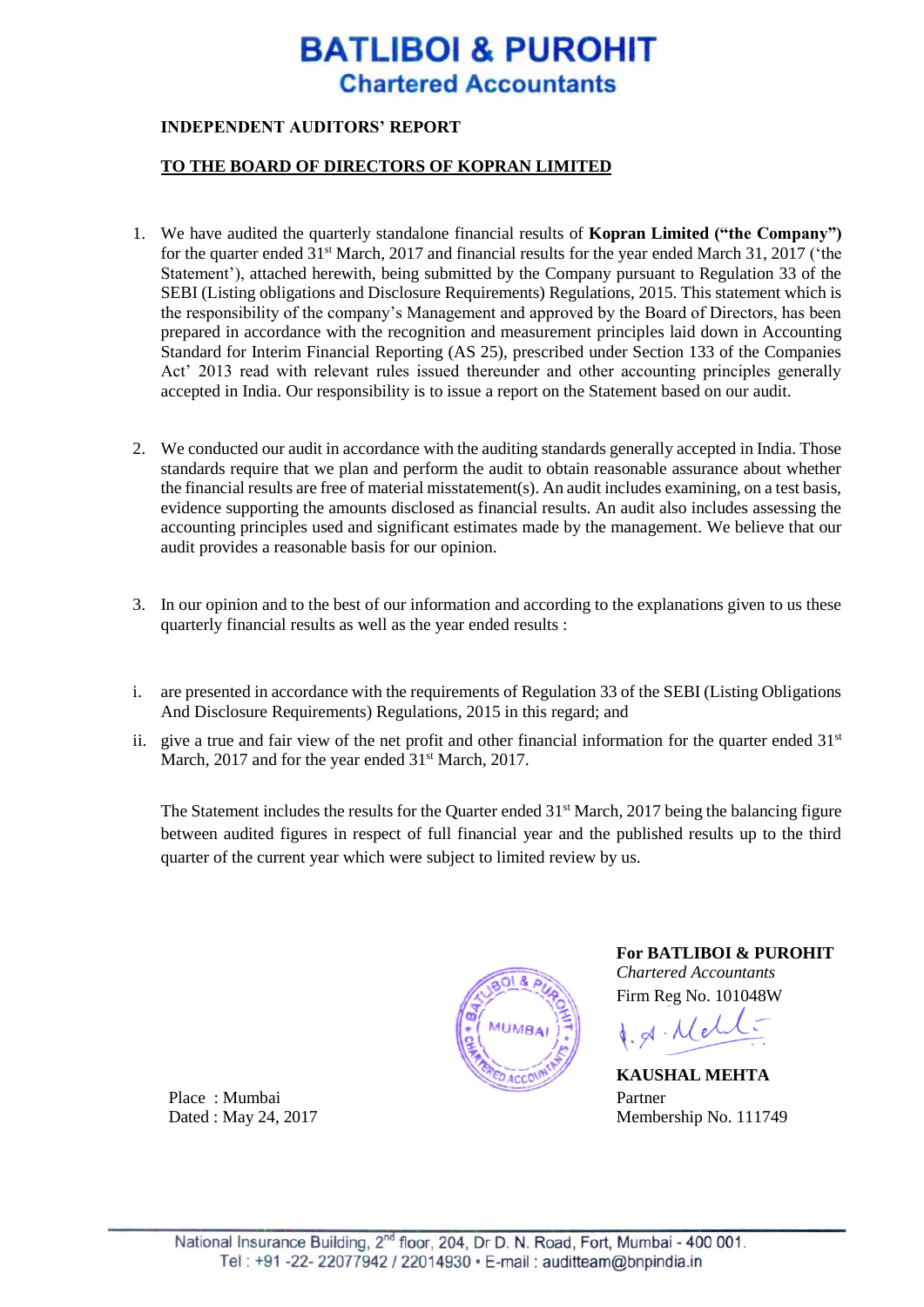# **BATLIBOI & PUROHIT Chartered Accountants**

### **INDEPENDENT AUDITORS' REPORT**

#### **TO THE BOARD OF DIRECTORS OF KOPRAN LIMITED**

- 1. We have audited the quarterly consolidated financial results of **Kopran Limited** ("the Company") and its subsidiaries (together referred to as "the Group") for the quarter ended 31<sup>st</sup> March, 2017 and consolidated results ('the Statement') for the year ended March 31, 2017, attached herewith, being submitted by the Company pursuant to Regulation 33 of the SEBI (Listing and Disclosure Requirements) Regulations, 2015. This Statement which is the responsibility of the Company's Management and has been approved by the Board of Directors, has been prepared in accordance with the recognition and measurement principles laid down in Accounting Standard for Interim Financial Report (AS 25), prescribed under section 133 of the Companies Act, 2013 read with relevant rules issued there under and other accounting principles generally accepted in India. Our responsibility is to issue a report on the Statement based on our audit.
- 2. We conducted our audit in accordance with the auditing standards generally accepted in India. Those standards require that we plan and perform the audit to obtain reasonable assurance about whether the financial results are free from material misstatements. An audit includes examining, on a test basis, evidence supporting the amounts disclosed as financial results. An audit also includes assessing the accounting principles used and significant estimates made by the management. We believe that our audit provides a reasonable basis for our opinion.
- 3. We did not audit revenues, total assets and cash flows of Rs. 15,348.45 lakhs, Rs. 18,461.63 lakhs and Rs. 479.42 lakhs respectively, included in the accompanying audited consolidated financial results relating to three subsidiaries, whose financial information has been audited by the other auditors and whose report has been furnished to us. Our opinion on the audited annual financial results, in so far as it relates to such subsidiary is based solely on the report of the other auditors.
- 4. In our opinion and to the best of our information and according to the explanations given to us these quarterly financial results as well as the year ended results :
	- i. Include the quarterly financial results and year ended results of the following entities:
		- 1. Kopran Lifesciences Limited;
		- 2. Kopran Research Laboratories Limited; and
		- 3. Kopran (H.K.) Limited
	- ii. Have been presented in accordance with the requirements of Regulation 33 of the SEBI (Listing Obligations And Disclosure Requirements) Regulations, 2015 in this regard; and
	- iii. Give a true and fair view of the consolidated net profit and other financial information for the quarter ended 31<sup>st</sup> March, 2017 and the year ended 31<sup>st</sup> March, 2017.



**For BATLIBOI & PUROHIT** *Chartered Accountants*

Firm Reg No. 101048W

 $d.81 \cdot \text{Med}$ 

**KAUSHAL MEHTA** Dated : May 24, 2017 Membership No. 111749